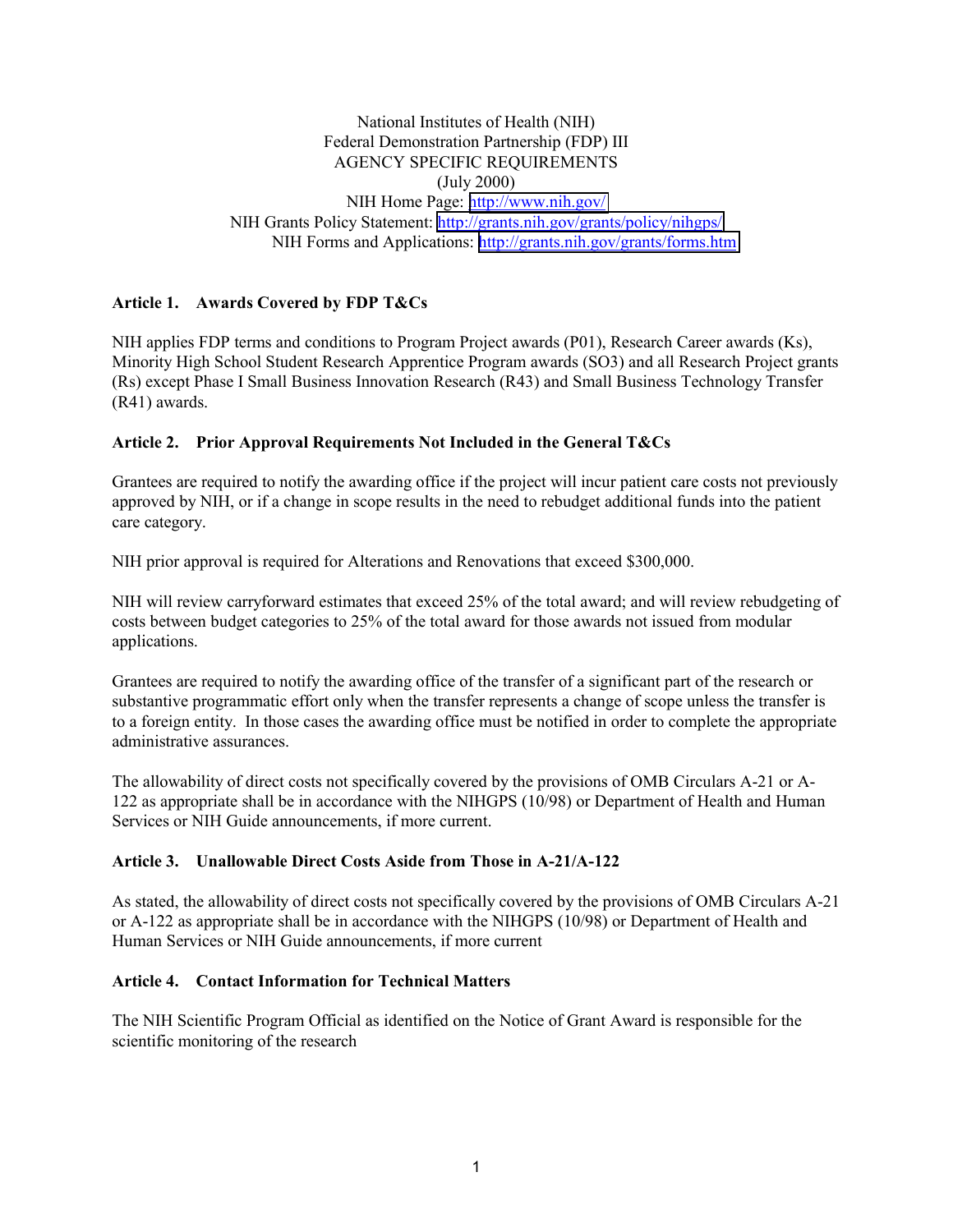## **Article 5. Contact Information for Administrative Matters**

The NIH Grants Management Officers/Specialist as identified on the Notice of Grant Award is the official to be notified when required by the General Terms and Conditions.

## **Article 6. Contact Information for Intellectual Property Matters**

The NIH point of contact for intellectual property matters is:

Extramural Inventions and Technology Resources Branch Office of Policy for Extramural Research Administration, NIH 6705 Rockledge Dr., Rm. 1136, MSC 7980 Bethesda, MD 20892-7980 Telephone: 301/435-1986

Inventions should be reported using Interagency Edison (located at http://www.iedison.gov/).

### **Article 7. Revised Budget Requirements**

Streamlined Noncompeting Award Process (SNAP) awardees are to submit revised budget information in a narrative format according to the instructions for SNAP on page 2 of the PHS 2590 (rev. 4/98). Non-SNAP awardees are to submit revised budget information according to the instructions for the Detailed Budget for Next Budget Period (Form Page 2) on page 5 of the PHS 2590 (rev. 4/98).

### **Article 8. Technical Reporting**

Both SNAP and non-SNAP awardees are to complete the progress report as detailed in the PHS 2590 (rev. 4/98).

### **Article 9. Financial Reporting**

A Financial Status Report (FSR) is required at the end of a competitive segment for SNAP awards. It must be submitted within 90 days after the end of the competitive segment and must report the cumulative support awarded for the entire competitive segment. An FSR must be submitted at this time whether or not a competing continuation award is made.

An FSR is required annually for non-SNAP awards. The report must be submitted for each budget period no later than 90 days after the close of the budget period. The report must also cover any authorized extension in time of the budget period.

Financial Status Reports must specify the amount to be carried over to the next budget period. The notification must be provided under item 12, "Remarks," on the FSR.

If more frequent reporting is required, the NGA will specify both the frequency and due date.